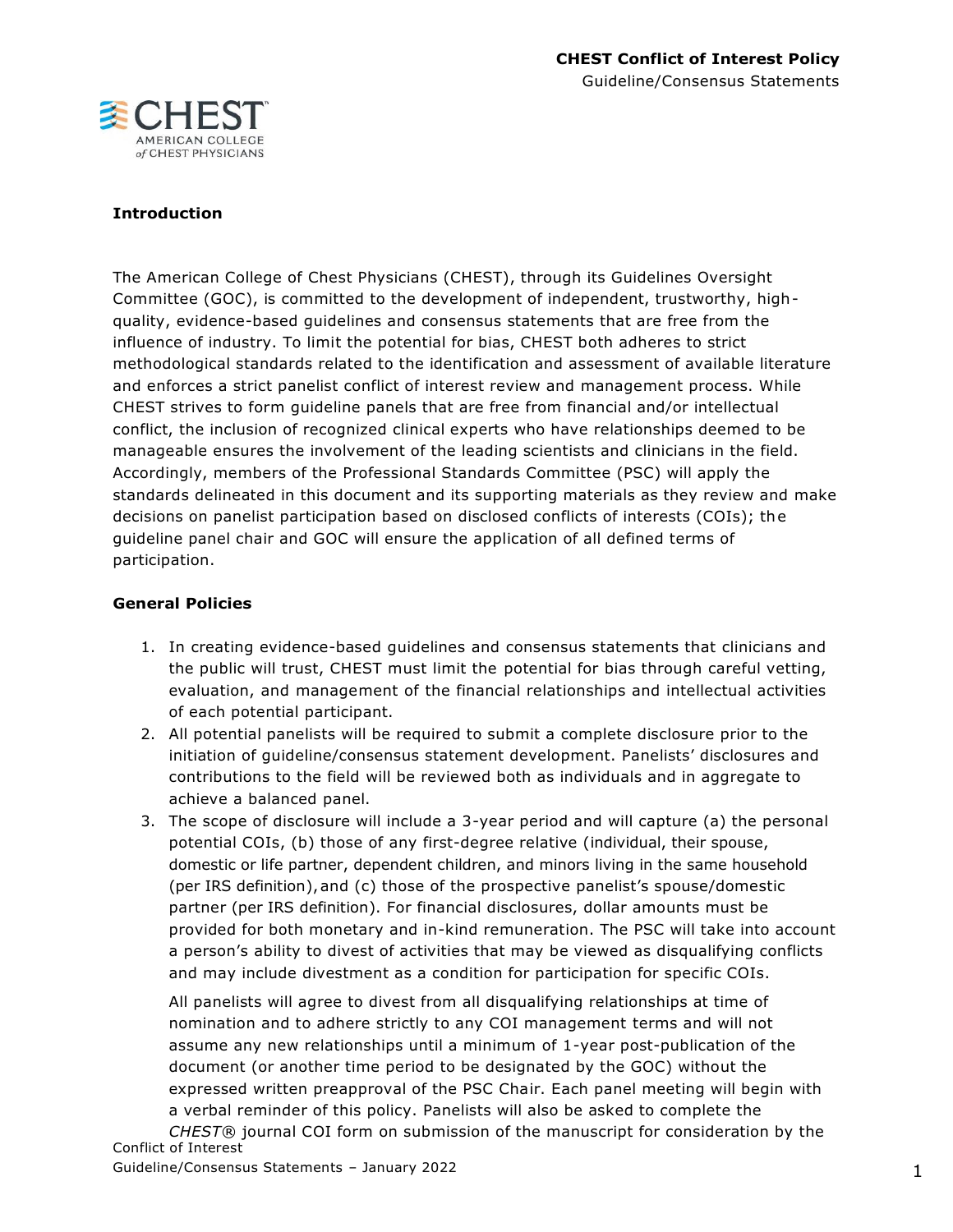journal. If discrepancies between the original disclosure and that completed for publication emerge that were not approved in writing by the PSC, the panelist will no longer be eligible for authorship.

4. All potential COIs, even those that appear to be indirectly related to the topic, and management terms will be publicly disclosed through publication in the final article, and the COI management process will be addressed in the methodology section of the final guideline/consensus statement to ensure readers have complete and transparent detail.

# **Definitions**

- Commercial interest/entity is any for-profit entity producing, marketing, reselling, or distributing health-care goods to be consumed by or used on patients (e.g., pharmaceutical or device companies).
- Conflict of Interest (COI) refers to any relationship or other set of known circumstances that has the potential to bias, or that might be reasonably perceived by others to bias, an individual's judgment, conduct, or other work.
- Financial COIs include any relationship for which one receives remuneration or inkind benefits that could be perceived to affect one's judgment in the evaluation of specific recommendations. These include holdings in individual investments (e.g. holdings in stocks, stock options, warrants, bonds, or any form of direct investment of pharmaceutical or device companies), and patents associated with licensing, and/or financial or in-kind benefit; and these include such holdings held by the guideline participant, their spouse, domestic or life partner, dependent children, and minors living in the same household (per IRS definition).
- Intellectual COIs include any activities that create the potential for attachment to a specific predetermined point of view that could be perceived to affect one's judgment in the evaluation of specific recommendations or suggestions.
- Related content areas are those that are aligned with the clinical questions and/or PICO elements (patient-intervention-comparator-outcomes) to be addressed within the guideline.

## **Guideline Development Roles**

- Executive Committee consists of the guideline Chair, Co-Chair/Vice-Chair/Topic Chair, lead methodologist, and GOC liaison who collaborate on a guideline. The group may exist formally when multiple aspects of a broad content area are being addressed simultaneously through the living guidelines model and prioritization among clinical questions and targeted updates is necessary.
- GOC Chair/Vice-Chair oversees all guideline development, training, and dissemination/implementation activities and provides support and advice to GOC Liaisons and guideline Chairs, as needed.
- GOC Liaison is a standing member of the GOC who, together with GOC leadership, carries responsibility for overseeing guidelines and consensus statements developed in a particular content domain and serves as an advisor to the Chair and panelists. The GOC liaison supports the Chair and ensures adherence to COI management terms across the panel for assigned projects through participation in all project calls.
- Chair (Co-Chair/Vice-Chair/Topic Chair) is the lead of the guideline effort and should have relevant clinical expertise and experience in the subject area; and is responsible for defining the initial scope and clinical questions, making recommendations on panelists, and ensuring adherence to COI management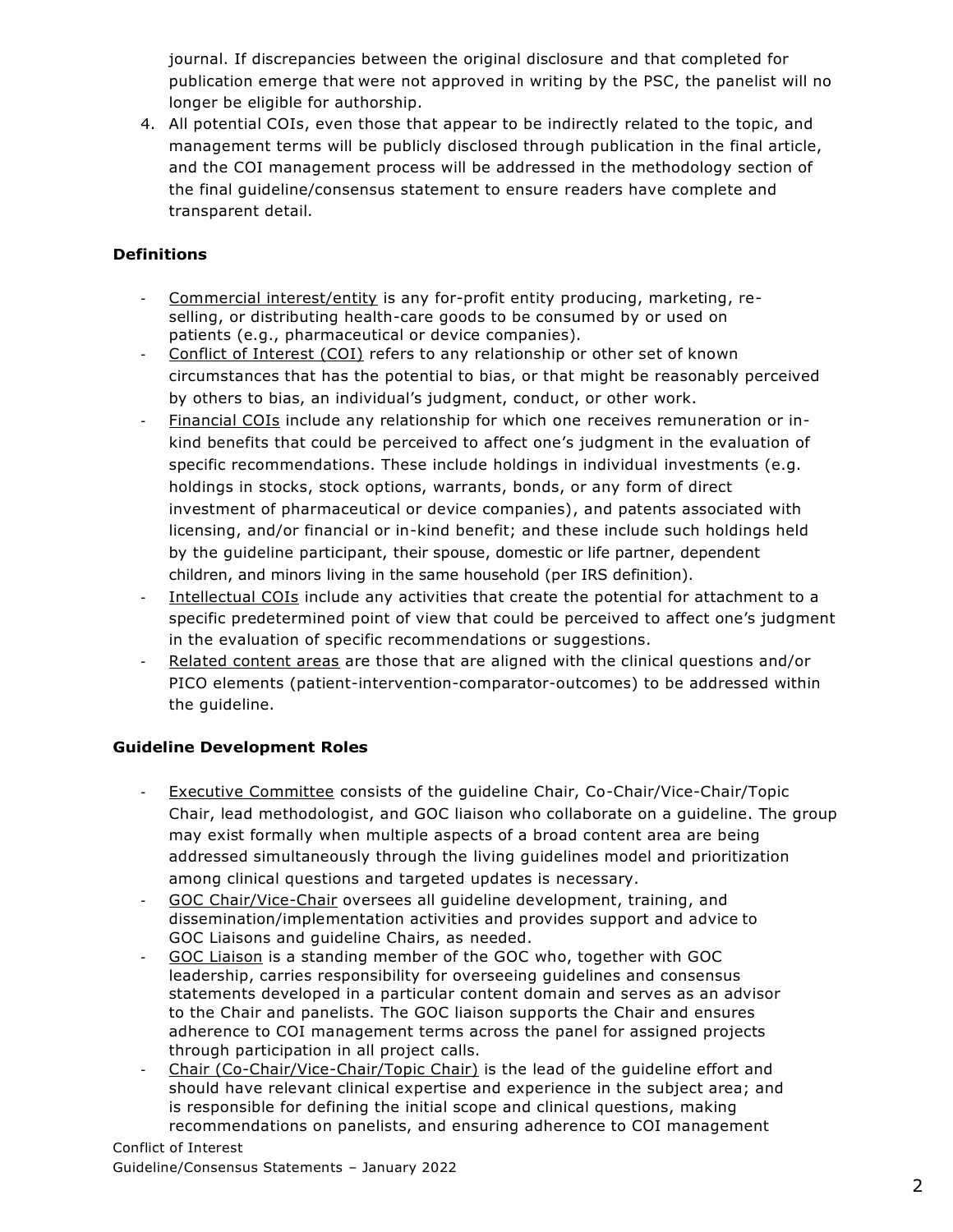terms across the panel.

- Panelist is any person who contributes to the work of developing the guideline (e.g., defining the scope, forming the clinical questions, searching and evaluating the literature, developing recommendations or suggestions, voting, and drafting the manuscript) and includes an expectation of authorship, provided they meet the criteria defined by the International Committee of Medical Journal Editors.
- Definitions associated with conflict of interest policy are provided in Appendix B: [CHEST Conflict of Interest Terminology.](#page-9-0)

## **Process**

## **Guideline Approval, COI Collection, Panel Formation**

- 1. On submission of a new guideline topic for GOC consideration (or on the proactive decision to update a guideline in a specific content area), a GOC liaison is assigned, and the submitter is asked to generate a list of proposed guideline panelists, noting the recommended Chair and/or Vice-Chair/Co-Chair (if someone other than themselves).
- 2. Staff will initially send the disclosure of the proposed Chair and/or Vice-Chair/Co-Chair and Domain Liaison to PSC to review along with the proposal itself for context.
- 3. Once GOC formally approves the guideline topic, staff will invite proposed panelists to submit their disclosure forms within a 2-week period. Complete forms will be forwarded to the PSC in aggregate with the draft clinical questions (and their PICO elements) to be addressed by the guideline, enabling the PSC to review conflicts, relevance, hold discussions, and make determinations on individual panelists. In the rare circumstance that PICOs are not available, panelists who are approved with management will be re-reviewed once the PICO questions are defined.
- 4. A grid of all decisions made—or requests for additional information—on a panel will be sent to the GOC Chair and Vice-Chair, GOC Domain Liaison, and Panel Chair/submitter.
- 5. Each candidate receiving a management plan or disapproval will receive a call from the Chair or Vice-Chair of PSC prior to the formal decision letter being sent. Discussion will include divestment from COI, management terms, the process to vet any newly proposed relationships or activities that might occur while on the guideline, and a review of the appeal process.
- 6. Staff will issue final decision letters on behalf of the PSC, copying the PSC Chair, GOC Domain Liaison, and guidelines Chair.
- 7. Each approved candidate will sign a formal panel member agreement, referencing their management terms and the COI policies.

Convening a preliminary group to define the scope of a particular guideline or to prioritize the clinical questions to be addressed may be necessary. Such groups must be convened by the GOC Domain Liaison, who will communicate that no expectation of panel membership or appointment prior to the formal disclosure and review process should be held by group members. In instances in which such individuals are unable to participate on a panel, their contributions to defining the scope should be included in the acknowledgments section of the final manuscript.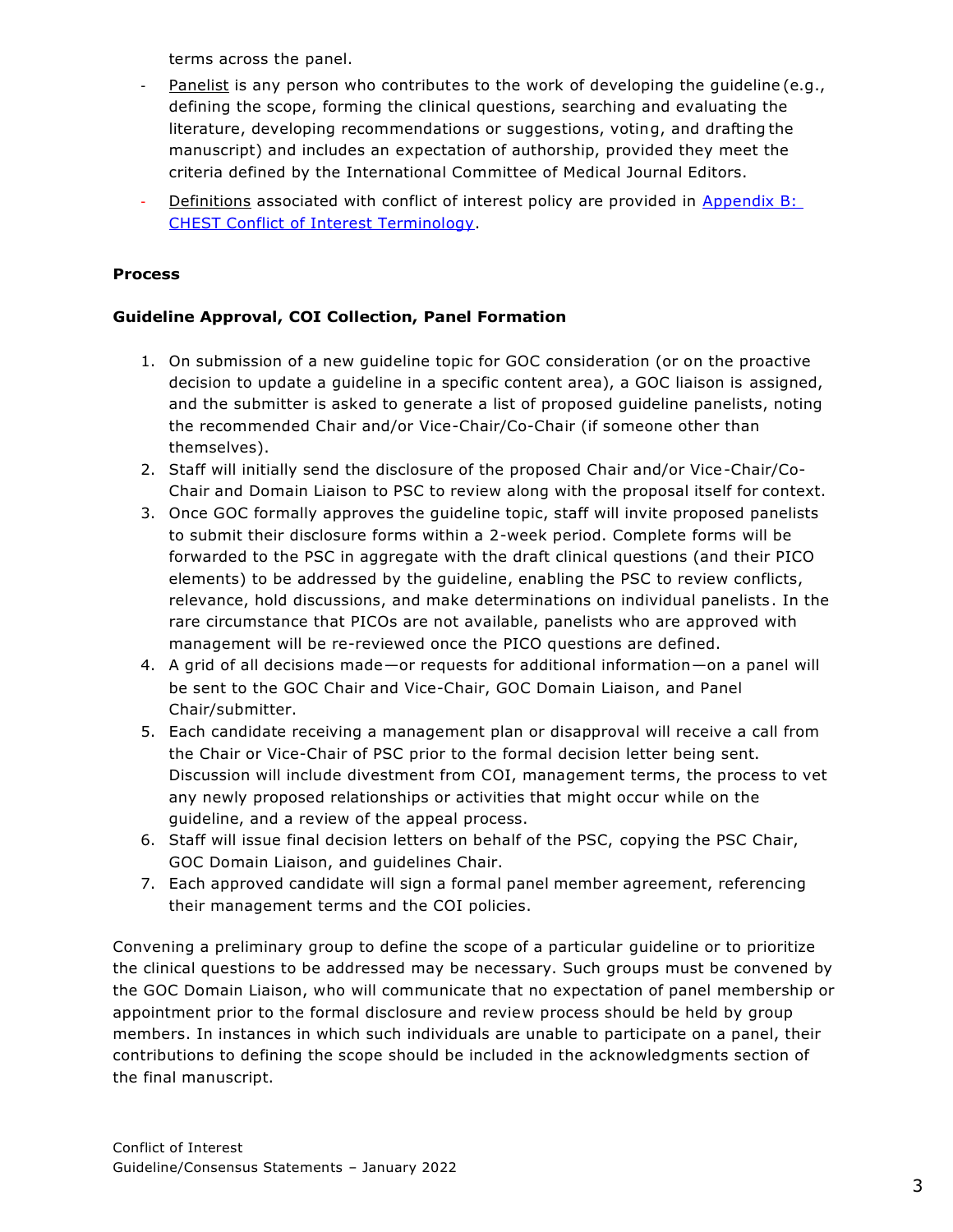## **Appeals**

Decisions related to Chair, Vice-Chair, and panelist-level participation and/or management terms made by the PSC may be appealed through written request. The submitter should include any additional information and the potential justification for determination of a different decision. The appeal will be considered by a joint group of five individuals from the PSC and GOC, led by the Chair of PSC, and will serve as the final arbiter. The appeals body includes the (1) PSC Chair, (2) PSC Vice-Chair, (3) GOC Chair, and (4) GOC Vice-Chair.

## **Review and Categorization of COIs**

In reviewing submitted disclosure forms, determining the relevance of each disclosure is paramount. Conflicts that relate directly to the disease, diagnostic techniques, interventions, or management being evaluated are said to be *primary*; those that do not relate directly are characterized as *secondary*. This distinction will often form the basis for differentiating between manageable and disqualifying conflicts. The scope of an individual's activities is also considered in aggregate. While a dollar amount on a single activity may not be particularly high, a large number of relationships (e.g., advisory board activities) that total a substantial dollar amount may lessen public trust in the document that results. In reviewing grant-related relationships, it is important to take into account who receives the funding (institution vs individual) and whether direct salary support is provided.

Disclosure of COIs over the last 3 years is required; however, emphasis will be placed on the last year of COIs when vetting candidates for guideline panel positions. COI disclosures must clearly explain the relationship, related disease topics involved in the relationship, and dates of payment for stated services.

In evaluating total panelist participation, constructing a panel wherein only a minority of members have conflicts of interest requiring management is ideal. All conflicts of interest, including those deemed acceptable and those deemed manageable, will be reported throughout the guideline development process and disclosed in final publication.

## **Acceptable Relationships and Activities**

In general, acceptable relationships and activities include those that are:

- 1. Intellectual in nature and lacking direct and indirect financial benefit; or
- 2. Unrelated to the content area and focus of the PICO question or recommendation, with a company that has no products in that specific topic area.

Where intellectual conflicts exist, relationships should be disclosed to the group of panelists throughout the development process and included in the final publication. The remaining types of activities listed require disclosure but no proactive management.

For full detail, refer to Appendix A: Categorization of Relationships and Activities by Role.

#### **Manageable Relationships and Activities**

Conflict of Interest Guideline/Consensus Statements – January 2022 For certain types of relationships, the GOC, through the Chair (and Vice-Chair/Co-Chair) and GOC Domain Liaison, will develop and oversee individualized, formal, and transparent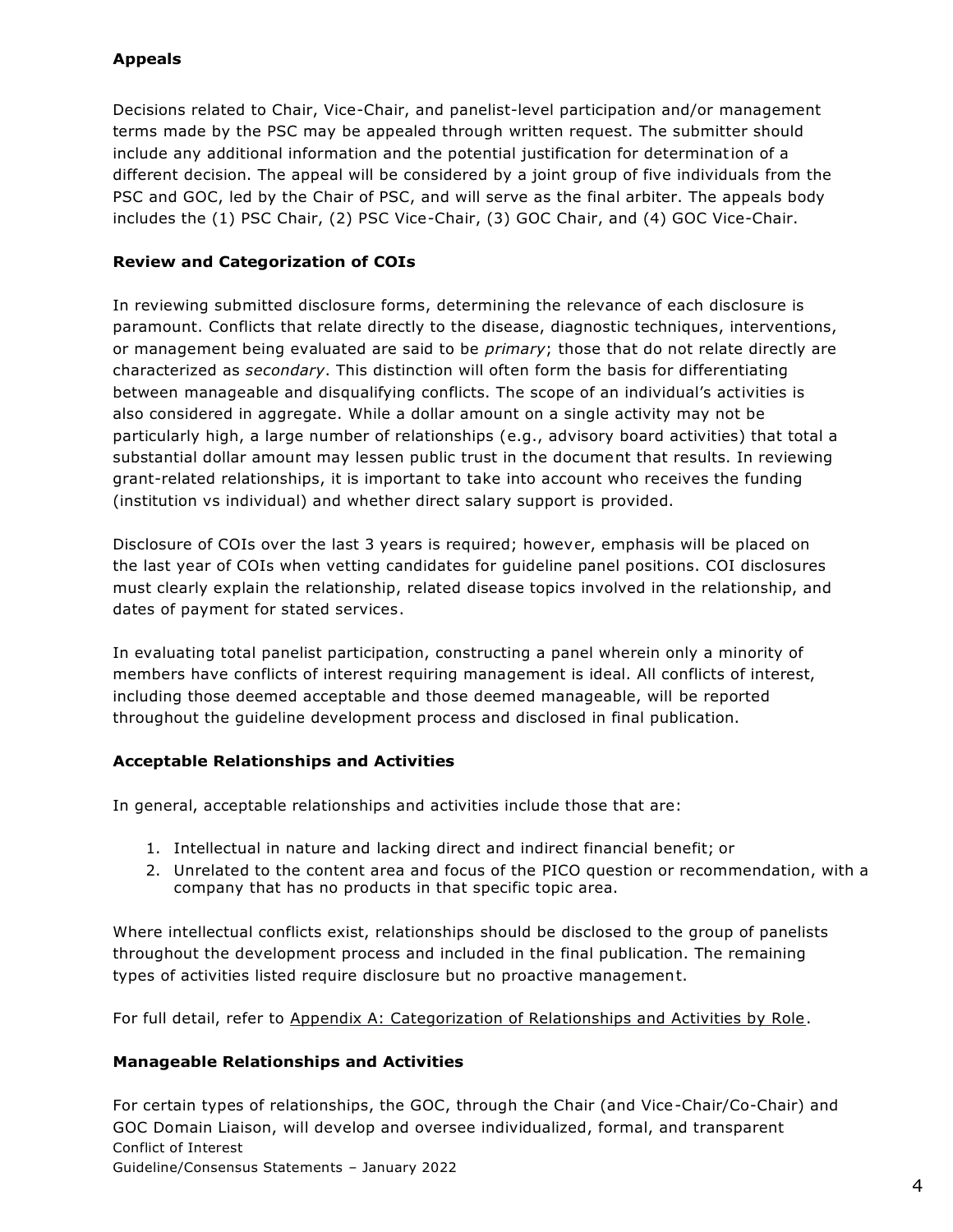management plans that will delineate any limitations on participation defined as a result of the relationships. See "Decisions and Management Terms" for details. Management plans will be published with the final document.

For full detail, refer to Appendix A: Categorization of Relationships and Activities by Role.

## **Disqualifying Relationships and Activities**

The scope or nature of some relationships negates management and will sometimes outweigh the content expertise an individual may bring by serving as a full panelist, resulting in disqualification.

In some cases, a potential panelist may be given the opportunity to divest of a relationship(s) instead of being disqualified. Participant must divest prior to initiating work on the guideline and for a minimum duration of 1 year post-publication.

For full detail, refer to Appendix A: Categorization of Relationships and Activities by Role.

## **Review of Chair/Vice-Chair/Co-Chair/Domain Liaison**

The guideline or consensus statement Chair or Chair and Vice-Chair/Co-Chair and Domain Liaison oversee all aspects of the process, including developing and prioritizing the key clinical questions to be addressed in the document. They must have an intimate knowledge of the literature and applicable clinical experience that informs how the literature translates to practice. They should also have experience with or exposure to the science of evidencebased medicine through past participation on a guideline panel or in the development of systematic reviews and a solid understanding of how to objectively assess the literature and apply tools, such as the evidence-to-decision framework, that limit the introduction of bias into the process of developing clinical recommendations and suggestions.

The Chair, with the support of the GOC Domain Liaison, must also regularly remind panelists of the COI policies and that no new relationships or activities can be assumed without the expressed written permission of the PSC Chair and carry out the management terms assigned to individual panelists, including him/herself.

While it is ideal to have Chairs and Domain Liaisons who are free of conflict, it may be unlikely to identify someone with the desired degree of expertise who is devoid of all potential financial and intellectual relationships. If the best choice for Chair and/or Domain Liaison has conflicts, (1) the individual will be asked to divest of all related activities/relationships, and (2) CHEST in collaboration with the GOC Chair, will seek to identify a Co-Chair with no conflicts, who will be asked to lead the following activities:

- Drafting of recommendations/suggestions
- Discussion of recommendations/suggestions
- Grading of recommendations/suggestions
- Voting on recommendations/suggestions
- Provision of writing assignments to panel members

Chair divestment from related activities and relationships should occur 1-year prior to the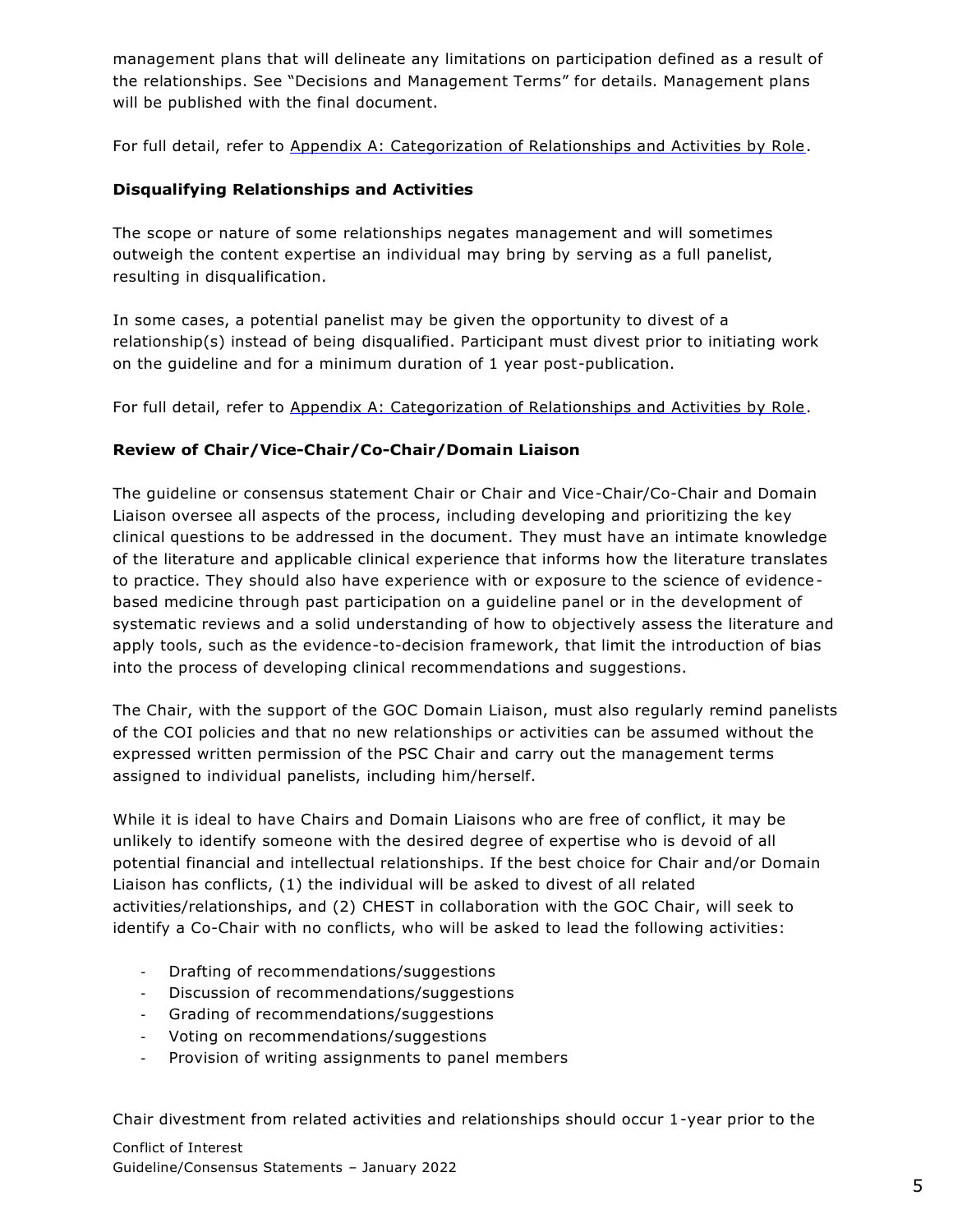commencement of guideline development.

#### **Permission Mid-Development**

If a panelist, Chair, Co-Chair, or GOC Liaison is presented with a new opportunity to participate in a potentially relevant activity concurrent guidelines development process or defined post-publication period, it is their responsibility to seek the expressed, written permission of the PSC prior to agreeing to/taking on the activity.

Requests should be submitted in writing 6 weeks prior to the initiation of the activity, utilizing the uniform disclosure system and providing all requested detail.

On consideration, new management terms may be applied and will be communicated to the individual, staff, guideline Chair, and GOC Liaison. New activities taken on without the written permission of the PSC will impact participation and authorship eligibility.

In the event a panelist wishes to appeal a decision, the standard appeals process will apply.

#### **Decisions and Management Terms**

The decisions of the PSC will result in one of the following actions:

- 1. Approval/Appointment
- 2. Appointment with management
- 3. Appointment on the condition of divestment from specified activities, with management
- 4. Disqualification

For those individuals who are approved with management, the specific terms of management will be set forth by the PSC and will relate to specific clinical questions/PICOs and limit participation in the following way:

• May participate in discussions, but may **not** draft, vote, or grade recommendations relevant to specific conflicts (note content/clinical question).

The PSC sets these terms but relies on the Chairs and GOC Domain Liaison to control the participation of those panelists who are approved with management to ensure that the terms are upheld.

#### **Appendix A:**

## **Categorization of Relationships and Activities by Role**

This table is intended to provide guidance for decision-making related to activities reported as occurring in the 3-year period prior to initiation of a guideline topic. Management terms assume divestment of any existing potential disqualifying relationship from the time of appointment to the panel through 1-year post-publication, and, in all cases, the panel member agreement should stipulate that new relationships or activities will not be assumed without review and appropriate approval for the period of guideline development plus 1-year post-publication.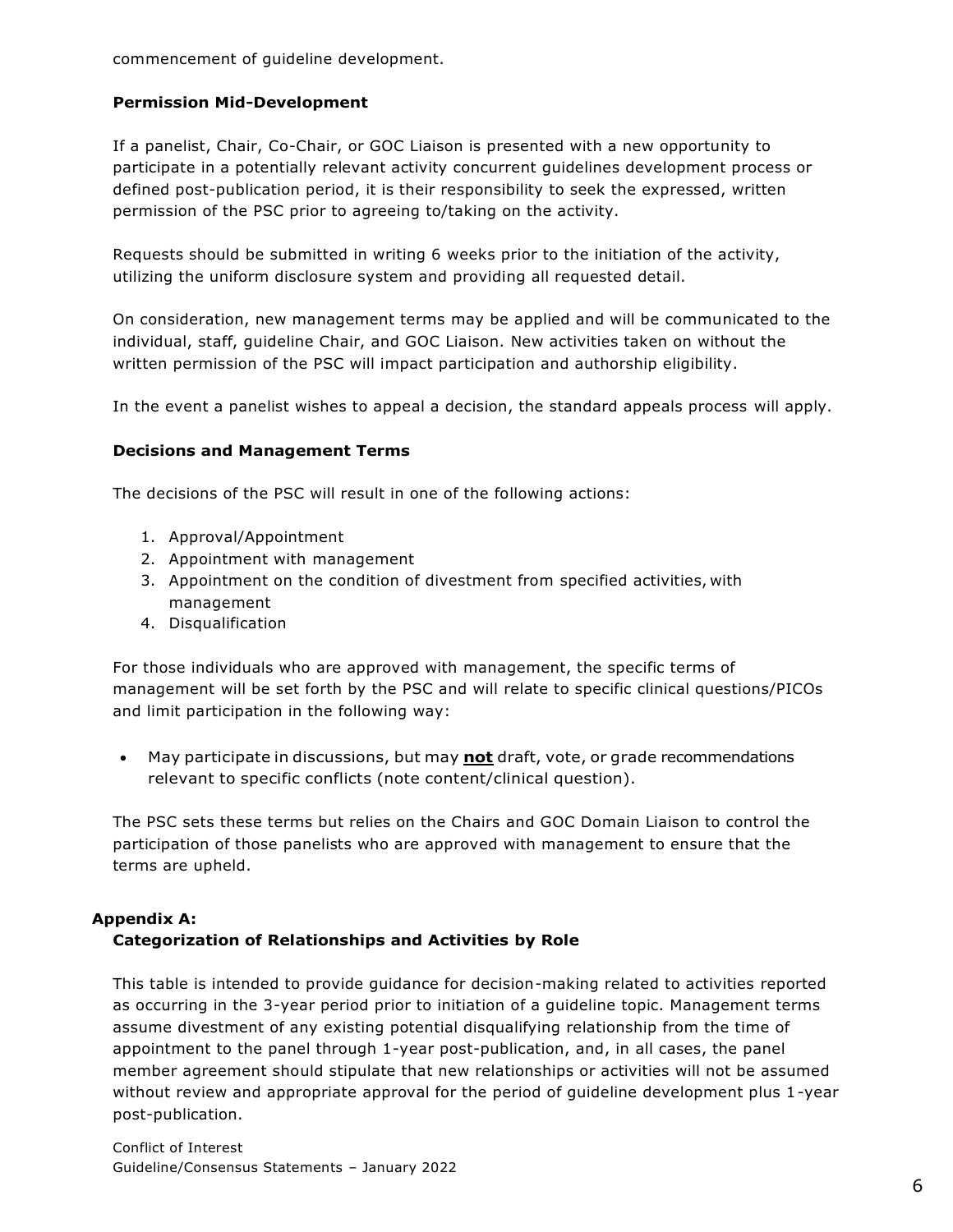The ability to apply management terms also assumes that there is a portion of the guideline for which the individual would be considered nonconflicted and on which they could fully participate. In instances in which a person's relationships are manageable but relate to the entire guideline and all PICOs, the result would also be disqualification.

For the purposes of this policy, a commercial entity is defined as any for-profit entity producing, marketing, re-selling, or distributing health-care goods to be consumed by or used on patients (e.g., pharmaceutical or device companies).

|                                   | $\overline{A}$<br>Type of Relationship/Activity                                                                                                     | <sub>B</sub><br>Chair, Co-Chair,<br>GOC Liaison* | Methodologist | D<br>Panelist |  |  |
|-----------------------------------|-----------------------------------------------------------------------------------------------------------------------------------------------------|--------------------------------------------------|---------------|---------------|--|--|
| RESEARCH AND SCHOLARLY ACTIVITIES |                                                                                                                                                     |                                                  |               |               |  |  |
| $\mathbf{1}$                      | Authorship in scientific peer-reviewed<br>publications                                                                                              | Acceptable                                       | Acceptable    | Acceptable    |  |  |
| 2                                 | Authorship in nonscientific publications                                                                                                            | Acceptable                                       | Acceptable    | Acceptable    |  |  |
| 3                                 | Authorship of textbooks/chapters                                                                                                                    | Acceptable                                       | Acceptable    | Acceptable    |  |  |
| $\overline{4}$                    | Authorship of material in support of a commercial entity                                                                                            |                                                  |               |               |  |  |
| 4.1                               | With no product in topic area                                                                                                                       | Acceptable                                       | Disqualifying | Acceptable    |  |  |
| 4.2                               | With a product in topic area                                                                                                                        | Disqualifying                                    | Disqualifying | Acceptable    |  |  |
| 5                                 | Investigator in grant-funded research<br>on unrelated or related topics<br>supported by nonprofit/government                                        | Acceptable                                       | Acceptable    | Acceptable    |  |  |
| 6                                 | Investigator in grant-funded research<br>on unrelated or related topics<br>supported by commercial entity with<br>no product lines related to topic | Acceptable                                       | Disqualifying | Acceptable    |  |  |
| $\overline{7}$                    | Investigator in grant-funded research on unrelated or related topics funded by commercial entity<br>with product lines related to topic             |                                                  |               |               |  |  |
| 7.1                               | With funds directed to institution                                                                                                                  | Acceptable                                       | Disqualifying | Acceptable    |  |  |
| 7.2                               | With funds directed to individual                                                                                                                   | Disqualifying                                    | Disqualifying | Manageable    |  |  |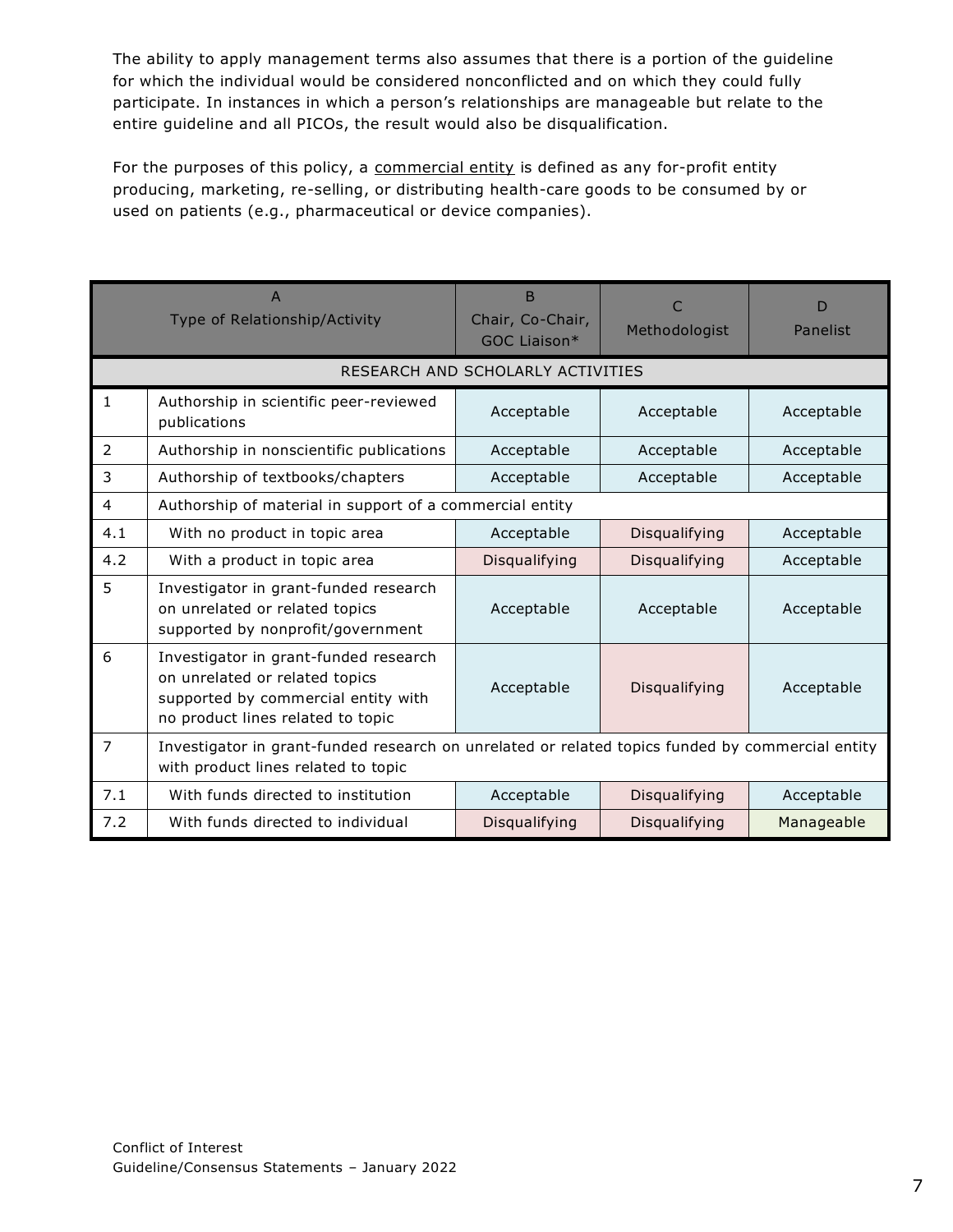|                         | $\overline{A}$                                                                                                                                                                                                | B                                |               | D             |  |  |
|-------------------------|---------------------------------------------------------------------------------------------------------------------------------------------------------------------------------------------------------------|----------------------------------|---------------|---------------|--|--|
|                         | Type of<br>Relationship/Activity                                                                                                                                                                              | Chair, Co-Chair,<br>GOC Liaison* | Methodologist | Panelist      |  |  |
| EDUCATIONAL ACTIVITIES^ |                                                                                                                                                                                                               |                                  |               |               |  |  |
| 8                       | Faculty in CME-/MOC-<br>accredited activity                                                                                                                                                                   | Acceptable                       | Acceptable    | Acceptable    |  |  |
| 8.5                     | Faculty in a commercially sponsored,<br>nonaccredited activity where a not-<br>for-profit organization fully controls<br>speaker selection and content (e.g.<br>CHEST-run commercially sponsored<br>symposia) | Acceptable                       | Acceptable    | Acceptable    |  |  |
| 9                       | Faculty in commercially sponsored nonaccredited activity (e.g. morning symposia) in an unrelated<br>area                                                                                                      |                                  |               |               |  |  |
| 9.1                     | With no product lines related to topic                                                                                                                                                                        | Acceptable                       | Acceptable    | Acceptable    |  |  |
| 9.2                     | With product lines related to topic                                                                                                                                                                           | Disqualifying                    | Disqualifying | Acceptable    |  |  |
| 10                      | Faculty in commercially sponsored<br>nonaccredited activity (i.e., morning<br>symposia) in a related area, where the<br>speaker controls content.                                                             | Disqualifying                    | Disqualifying | Manageable    |  |  |
|                         |                                                                                                                                                                                                               | ADVISORY/CONSULTANCY ENGAGEMENTS |               |               |  |  |
| 11                      | Participation in a data-<br>safety monitoring board                                                                                                                                                           | Acceptable                       | Acceptable    | Acceptable    |  |  |
| 12                      | Advisor/consultant to industry on study design, education, or focus group on an unrelated topic                                                                                                               |                                  |               |               |  |  |
| 12.1                    | With no product lines related to topic                                                                                                                                                                        | Acceptable                       | Disqualifying | Acceptable    |  |  |
| 12.2                    | With product lines related to topic                                                                                                                                                                           | Disqualifying                    | Disqualifying | Acceptable    |  |  |
| 13                      | Advisor/consultant to industry on<br>study design, education, or focus<br>group on a related topic                                                                                                            | Disqualifying                    | Disqualifying | Manageable    |  |  |
| 14                      | Participation on a speaker's bureau on an unrelated topic for commercial entity                                                                                                                               |                                  |               |               |  |  |
| 14.1                    | With no product lines related to topic                                                                                                                                                                        | Disqualifying                    | Disqualifying | Acceptable    |  |  |
| 14.2                    | With product lines related to topic                                                                                                                                                                           | Disqualifying                    | Disqualifying | Manageable    |  |  |
| 15                      | Participation on a speaker's bureau<br>on a related topic, where the<br>company controls the content.                                                                                                         | Disqualifying                    | Disqualifying | Disqualifying |  |  |
|                         |                                                                                                                                                                                                               | PUBLIC STATEMENTS                |               |               |  |  |
| 16                      | Issuing statements on an unrelated topic on behalf of a commercial entity                                                                                                                                     |                                  |               |               |  |  |
| 16.1                    | With no product lines related to topic                                                                                                                                                                        | Acceptable                       | Disqualifying | Acceptable    |  |  |
| 16.2                    | With product lines related to topic                                                                                                                                                                           | Disqualifying                    | Disqualifying | Disqualifying |  |  |
| 17                      | Issuing statements on a related topic<br>on behalf of a commercial entity                                                                                                                                     | Disqualifying                    | Disqualifying | Disqualifying |  |  |
| 18                      | Providing paid expert testimony on an unrelated topic on behalf of a commercial entity                                                                                                                        |                                  |               |               |  |  |
| 18.1                    | With no product lines related to topic                                                                                                                                                                        | Acceptable                       | Disqualifying | Acceptable    |  |  |
| 18.2                    | With product lines related to topic                                                                                                                                                                           | Disqualifying                    | Disqualifying | Acceptable    |  |  |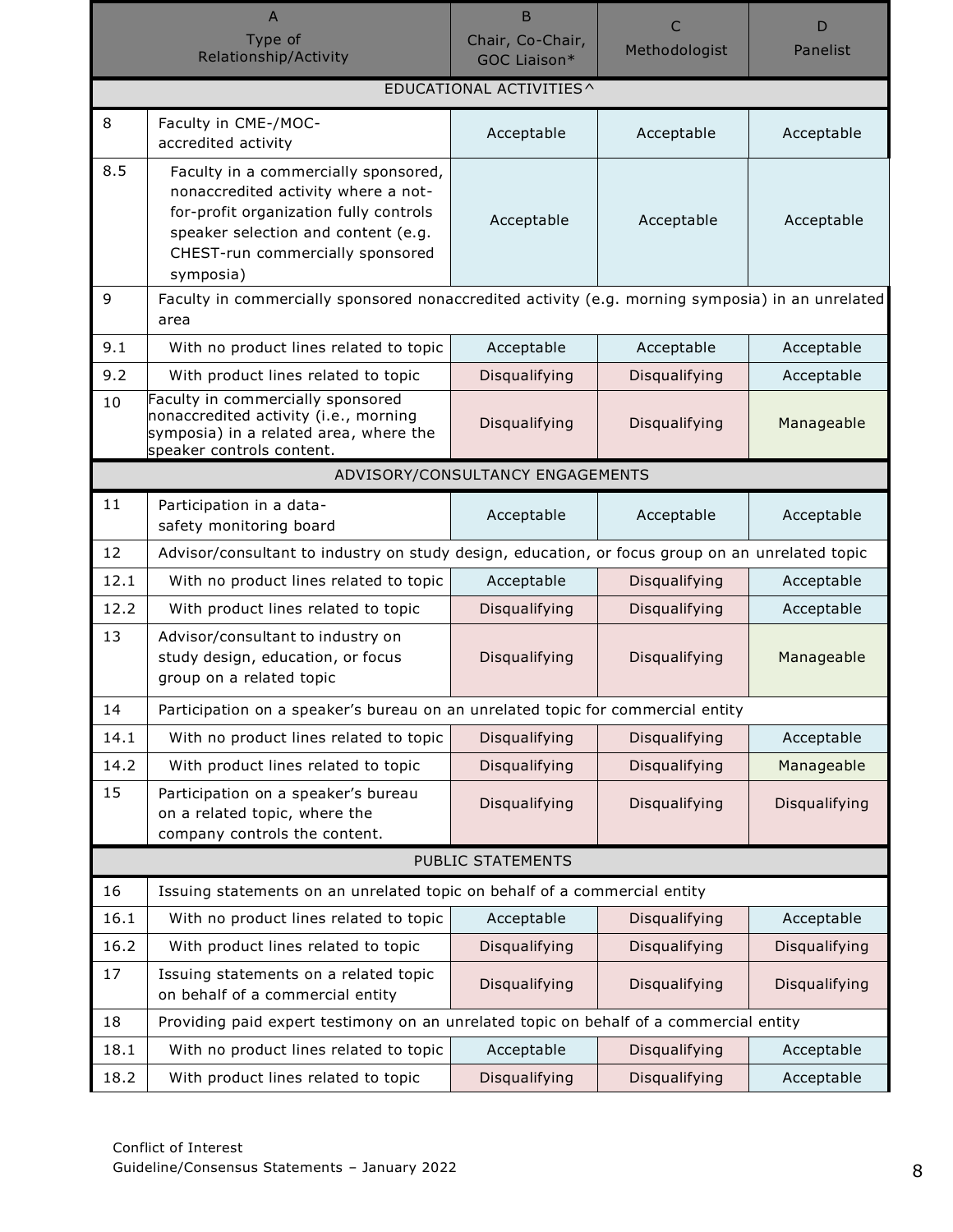| 19                                        | Providing paid expert testimony on a<br>related topic on behalf of a commercial<br>entity                                                                                                                                                                                                                                                                  | Disqualifying                         | Disqualifying      | Disqualifying |  |  |
|-------------------------------------------|------------------------------------------------------------------------------------------------------------------------------------------------------------------------------------------------------------------------------------------------------------------------------------------------------------------------------------------------------------|---------------------------------------|--------------------|---------------|--|--|
| 19.5                                      | Providing paid expert testimony on a<br>related or unrelated topic privately for a<br>noncommercial entity (e.g. patient,<br>private sector).                                                                                                                                                                                                              | Acceptable                            | Acceptable         | Acceptable    |  |  |
|                                           | $\mathsf{A}$<br>Type of Relationship/Activity                                                                                                                                                                                                                                                                                                              | B<br>Chair, Co-Chair,<br>GOC Liaison* | C<br>Methodologist | D<br>Panelist |  |  |
| INTELLECTUAL PROPERTY AND INVESTMENTS *** |                                                                                                                                                                                                                                                                                                                                                            |                                       |                    |               |  |  |
| 20                                        | Patent holder or applicant                                                                                                                                                                                                                                                                                                                                 |                                       |                    |               |  |  |
| 20.1                                      | Patent unrelated to topic                                                                                                                                                                                                                                                                                                                                  | Acceptable                            | Acceptable         | Acceptable    |  |  |
| 20.2                                      | Patent related to topic                                                                                                                                                                                                                                                                                                                                    | Disqualifying                         | Disqualifying      | Disqualifying |  |  |
| 21                                        | Investments (e.g. stock holdings, stock options, warrants, shares, bonds, or any other form of<br>direct investment (not as part of mutual fund) in pharmaceutical companies or any other<br>commercial entities (e.g. device manufactures) that manufacture or sell products related to<br>management of an individual with disorders addressed by CHEST. |                                       |                    |               |  |  |
| 21.1                                      | With no product lines in topic area                                                                                                                                                                                                                                                                                                                        | Acceptable                            | Acceptable         | Acceptable    |  |  |
| 21.2                                      | With product lines in topic area**                                                                                                                                                                                                                                                                                                                         | Manageable                            | Manageable         | Manageable    |  |  |
| <b>EMPLOYMENT</b>                         |                                                                                                                                                                                                                                                                                                                                                            |                                       |                    |               |  |  |
| 23                                        | Full-time/part-time employment arrangement with a commercial entity                                                                                                                                                                                                                                                                                        |                                       |                    |               |  |  |
| 23.1                                      | With no product lines related to topic                                                                                                                                                                                                                                                                                                                     | Disqualifying                         | Disqualifying      | Acceptable    |  |  |
| 23.2                                      | With product lines related to topic                                                                                                                                                                                                                                                                                                                        | Disqualifying                         | Disqualifying      | Disqualifying |  |  |
| <b>TOBACCO</b>                            |                                                                                                                                                                                                                                                                                                                                                            |                                       |                    |               |  |  |
| 24                                        | Investments or engagements with<br>tobacco-related companies and<br>their wholly owned subsidiaries.                                                                                                                                                                                                                                                       | Disqualifying                         | Disqualifying      | Disqualifying |  |  |

\* In cases in which executive committees are empaneled to guide the development of living guidelines, all executive committee members will be treated at the Chair/Co-Chair/GOC Liaison level. \*\*Similar to being asked to divest from activities prior to engaging in a panel, potential panelists may be required to divest of stock options.

\*\*\* Include such holdings held by the guideline participant, their spouse, domestic or life partner, dependent children, and minors living in the same household (per IRS definition).

^Carefully review all contracts to ensure that recordings, statements, and other content from educational activities cannot be re-purposed for commercial (including, but not limited to, marketing, promotional, or investment) purposes.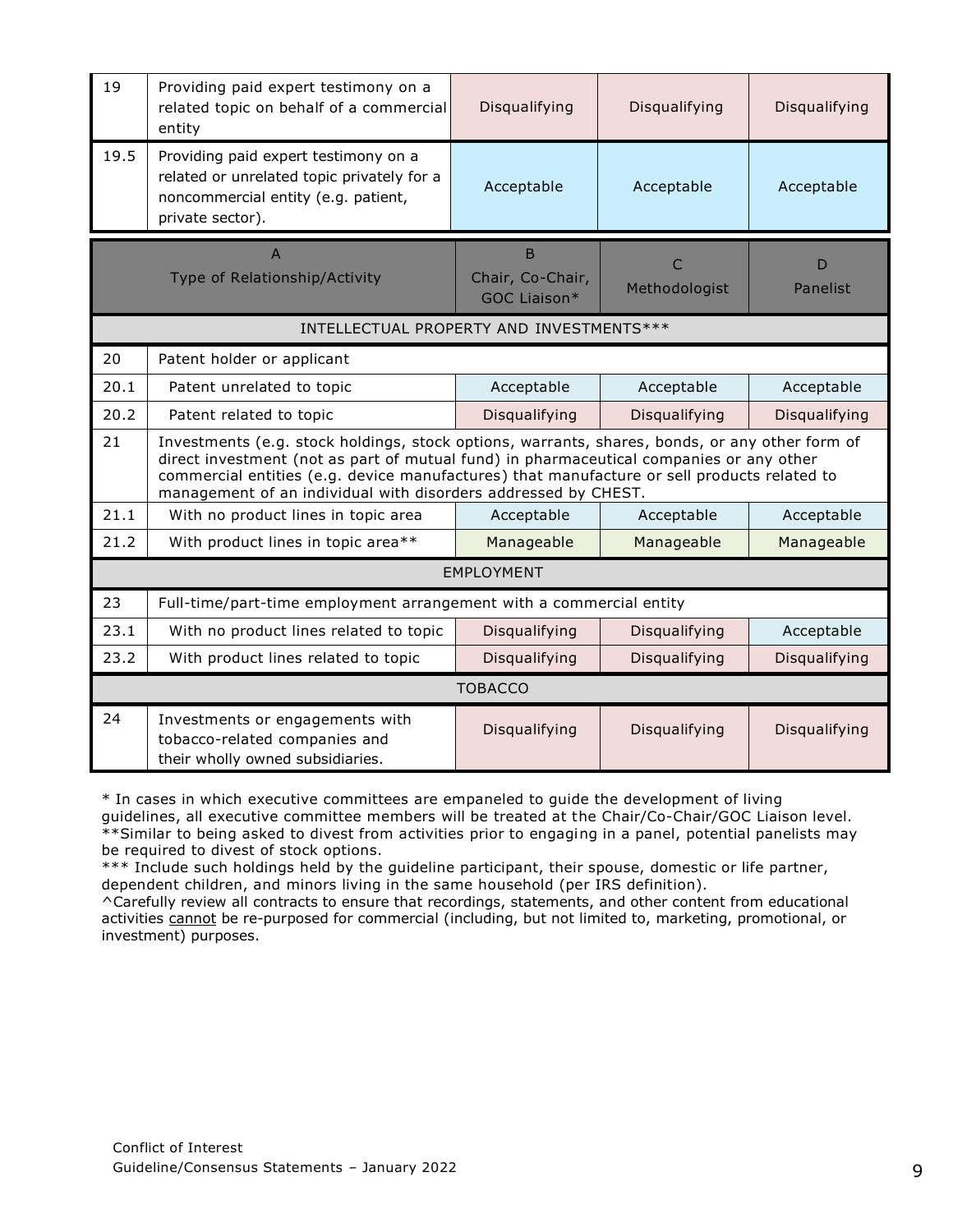# <span id="page-9-0"></span>**Appendix B:**

CHEST Conflict of Interest Terminology (Developed October 2019)

**Commercial Advisory Boards, Committees, or Engagements**: Serving on a committee or board organized by a commercial entity on a topic related to a company project, product or promotion.

**Authorship:** Listed among the authors of a manuscript or other publication that is intended for distribution (first, middle or last author). Being listed in the acknowledgement section does not count as authorship.

**Commercial Educational Activity**: Educational forum organized/supported by a commercial entity without conformance to standards required by the American College of Continuing Medical Education (ACCME) (i.e. non-accredited). Examples include satellite symposia, pharmaceutical or device manufacturer organized educational events, local sponsored lectures, or any talk/presentation using any industry branded, generated, or facilitated slides.

# **Commercial Entity:**

The PSC defers to the ACCME definition of a commercial entity. A *commercial interest* is any entity producing, marketing, re-selling, or distributing health care goods or services consumed by, or used on, patients.

The ACCME does not consider providers of clinical service directly to patients to be commercial interests - unless the provider of clinical service is owned, or controlled by, an ACCME-defined commercial interest.

A commercial interest is not eligible for ACCME accreditation. Commercial interests cannot be accredited providers and cannot be joint providers. Within the context of this definition and limitation, the ACCME considers the following types of organizations to be eligible for accreditation and free to control the content of CME in which case they would not be considered commercial entities by CHEST:

- 501-C Non-profit organizations (Note, ACCME screens 501c organizations for eligibility. Those that advocate for commercial interests as a 501c organization are not eligible for accreditation in the ACCME system. They cannot serve in the role of joint provider, but they can be a commercial supporter.)
- Government organizations
- Non-health care related companies
- Liability insurance providers
- Health insurance providers
- Group medical practices
- For-profit hospitals
- For-profit rehabilitation centers
- For-profit nursing homes
- Blood banks
- Diagnostic laboratories

**Competing Organization**: Another society or organization with which CHEST would compete (e.g. for members, annual meeting attendance, or products).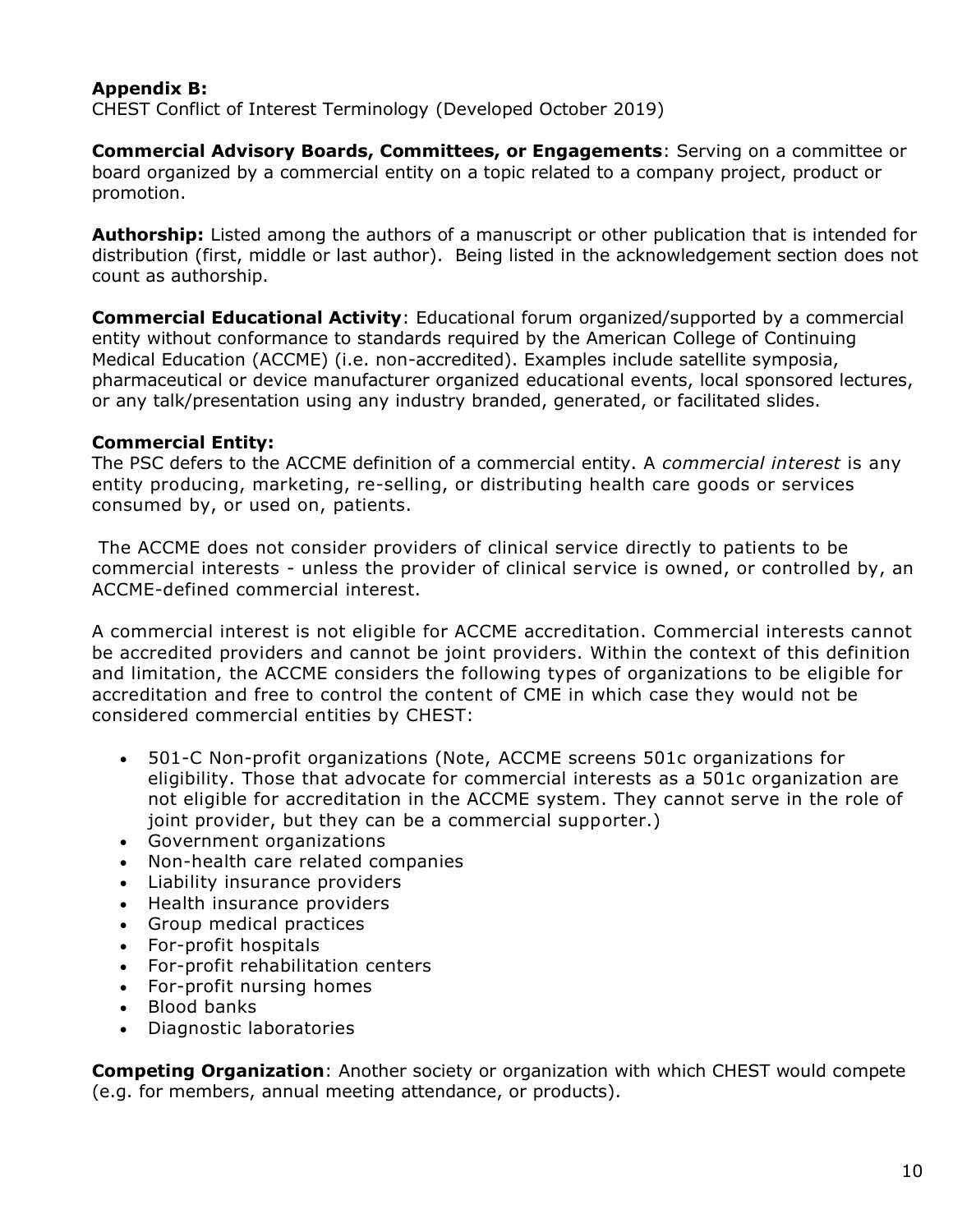**Conflict of Interest:** Any relationship or other known set of circumstances that has the potential to bias or might reasonably be perceived by others to bias, an individual's judgement, conduct or other actions.

- **Financial COI:** Any relationship for which one receives remuneration or in-kind benefits that could be perceived to influence one's judgement in the evaluation of specific recommendations. These include relationships by the participant, their spouse, domestic or life partner, dependent children and minors living in the same household.
- **Intellectual COI:** Any activity that creates the potential for attachment to a specific predetermined point of view that could be perceived to affect one's judgement in the evaluation of specific recommendations or suggestions.
- **Related content area:** Those that are aligned with the clinical questions and/or PICO elements to be addressed within the guideline or recommendation.

**Consultancy:** Time-limited business relationship with a commercial entity, where the consultant provides professional input regarding a project, product, or medical topic. To comprise a COI, the consultant must receive some remuneration for their participation which includes in-kind payments such as travel expenses.

**Expert Testimony**: Testimony made by a qualified person about a scientific, technical, clinical, or professional issue. A key distinction is whether one provides testimony in support of (or opposition to) a pharmaceutical or device company (which must be managed or is prohibited, depending on one's leadership level/guideline position with CHEST) or for a patient which is acceptable.

**Employment:** Refers to a contractual arrangement where the employee performs a service which is paid for by the employer.

**Faculty:** Presenter or moderator at an educational or promotional event

**Guideline Panelist:** Any person who contributes to the work of developing the quideline (e.g. defining the scope, forming the clinical questions, searching and evaluating the literature, developing recommendations or suggestions, voting, and drafting the manuscript) and includes an expectation of authorship, provided they meet the criteria defined by the International Committee of Medical Journal Editors.

**Investigator**: Investigators on a project usually receive remuneration for their role on the program/project. This typically includes Principal Investigators and Co-Investigators, but not consultants (paid or unpaid). Forms of remuneration include monetary compensation, equipment, travel, or supplies.

**Speakers Bureaus**: Being identified as a company sponsored speaker for an educational event where slides or content are at least in part supplied by the company

If Pharma gives money to an institution or not-for-profit organization (assuming that organization is not financially linked to a pharmaceutical or device manufacturer) to host an event, it is required that the talk title, the talk content, speakers, and all funds be negotiated and managed by the institution/organization

**Tobacco Company**: A tobacco company is defined as engaged in the growth, preparation for sale, shipment, advertisement, and distribution of tobacco or tobacco-related products, including one that is a wholly owned subsidiary of a tobacco company.